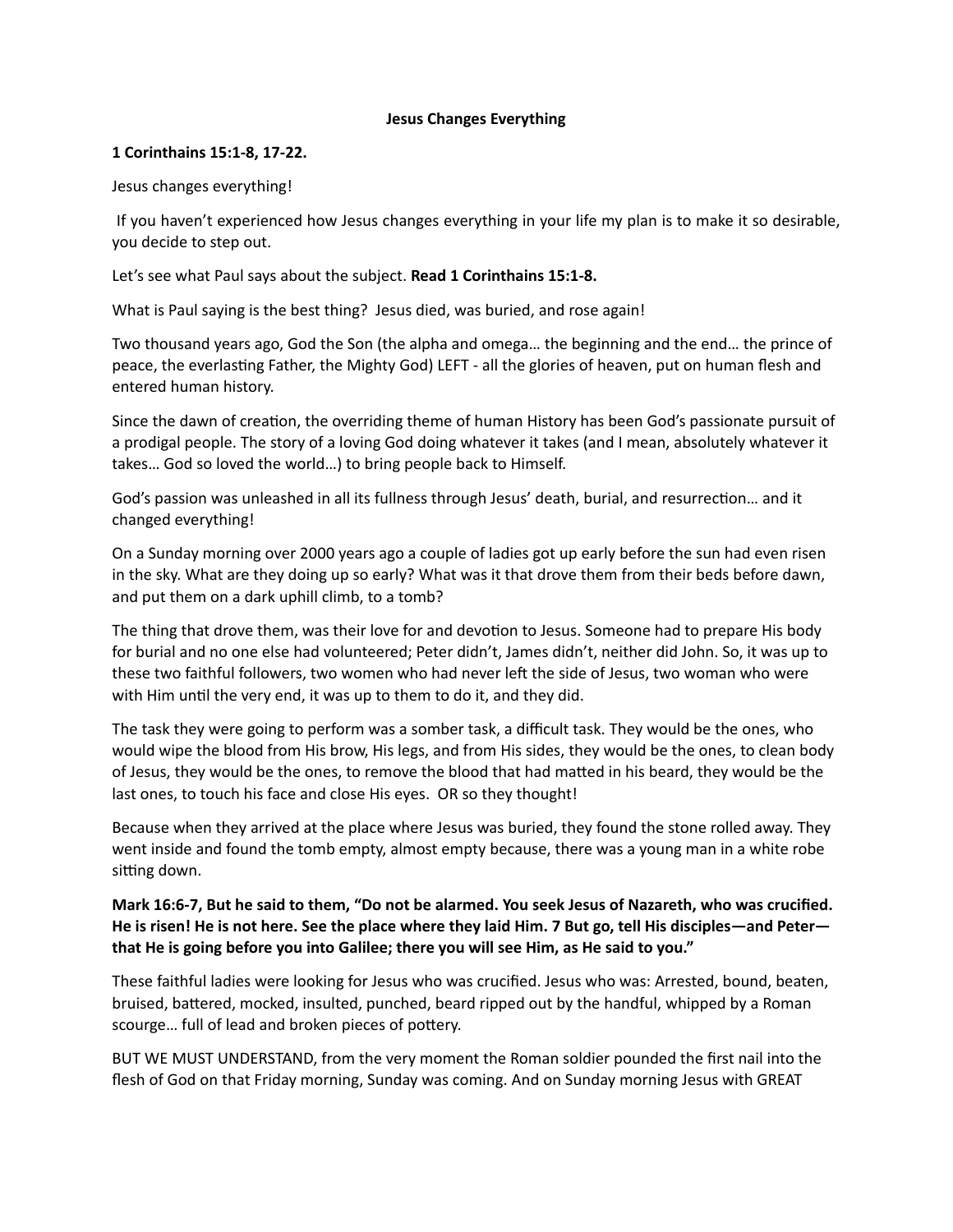POWER burst forth from grave! The tomb is empty! Jesus is Alive! The enemy has been defeated! Death could not hold Him down!

# **"Do not be alarmed. You seek Jesus of Nazareth, who was crucified. He is risen! He is not here."**

I am convinced that Jesus may want to say the same thing to some people in this very room… 'don't be alarmed, don't live in fear, it is going to be okay… I have risen! I am alive! And my DRB (death, burial, and resurrection) changes everything!

Jesus' death, burial, and resurrection would be irrefutable proof that he was exactly who he said he was. God in the flesh. The bread of life. The light of the world. The Great I Am. The Savior King. The Christ. The Messiah.

# **Romans 1:4, and declared to be the Son of God with power according to the Spirit of holiness, by the**  resurrection from the dead.

The Jesus that we; Love, follow, serve, sing to and worship…THE JESUS… that many in this room have surrendered their lives to and have gathered in this place to honor this morning is not just a prophet, a great teacher, or a nice guy. No, Jesus is God! His Resurrection... is a big deal. A Huge deal...The ultimate game changer.

#### Paul put it like this in **1 Corinthians 15:17-22.**

Jesus' Death, Burial and Resurrection changed EVERYTHING over 2000 years ago, and it is God's intention that it continues to change everything even today, even for you and me.

BECAUSE of Jesus' Death, Burial and Resurrection it changes our...

# **1. Our Past**

- Have you ever wished you could change something in your past? Is there something in your past that you wish you could delete, undo or erase?
- $\bullet$  IF I only knew then, what I know now. IF I could only turn back the clock, take back those words IF ONLY - I didn't go there or do that. IF ONLY - I could get another chance.
- The truth is that many times our past disables us, controls us, depresses us, imprisons us, limits us and at times even defines us. But the good news is that the resurrection has the power to change our past.
- Wipe it clean! In God's eyes, the ones that matter the most.

# **A. By Freeing us from the Pain of Regret**

- IF there was anyone who understood the pain of regret it was Peter. Imagine, what he felt like all day on that Saturday after the crucifixion. Imagine what He felt like when he woke up early Sunday morning. Devastated, ashamed, eaten up by guilt, drowning in regret. Ever been there? Are you there even now?
- Many people are trapped, paralyzed, in prison by past mistakes. "I've done too much, gone too far… my sins and mistakes are too deep…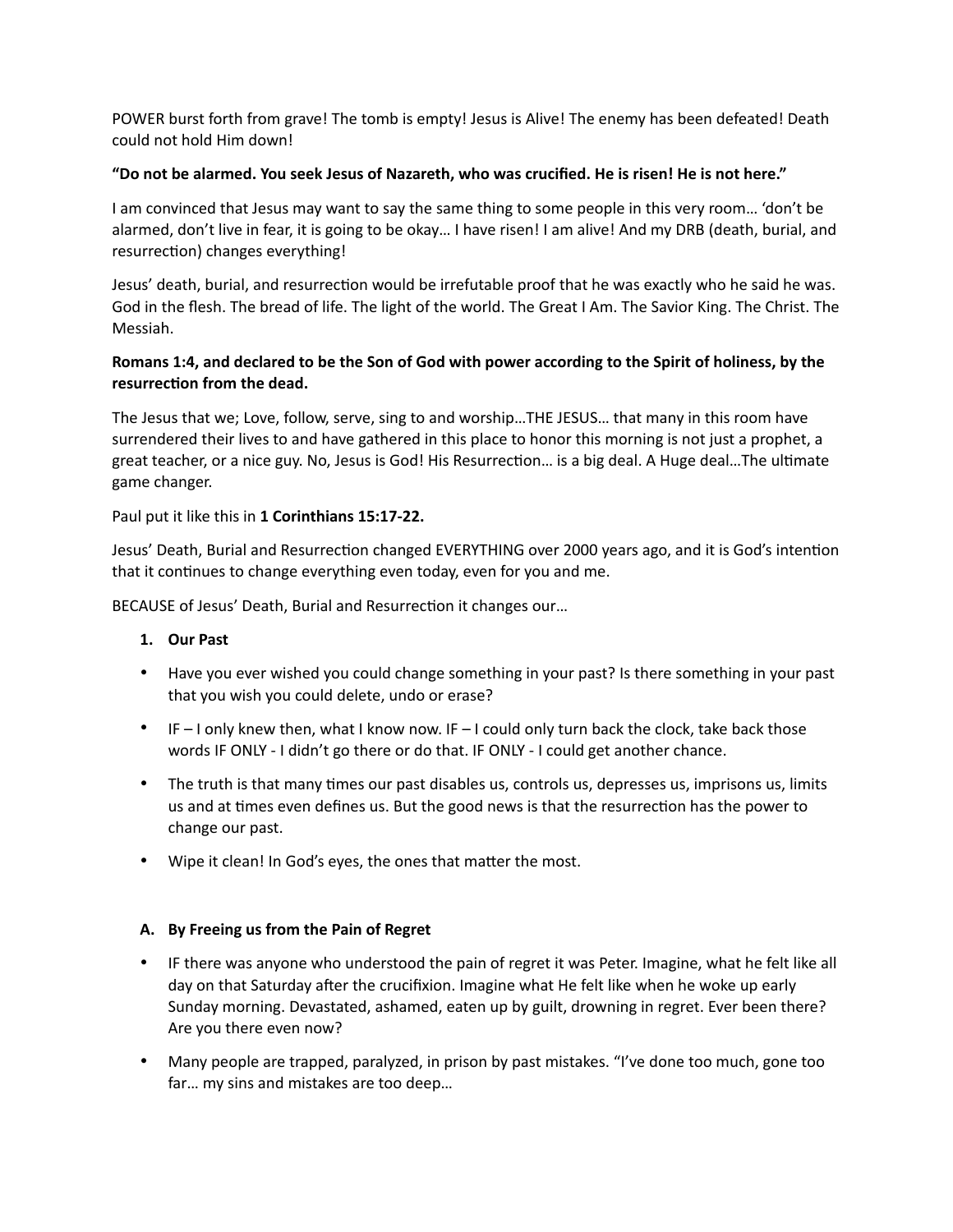- If that is what you are thinking, I take great pleasure in telling you that you are wrong! Because the Death, Burial and Resurrection of Jesus changes everything!
- How awesome it is to no longer have the past control us, limit us, disable us, define us. Just ask Peter, how it felt when heard these words from the 2 woman who just burst into the room, out of breath from running their mini 5k from the empty tomb.
- **"But go, tell His disciples—and Peter—that He is going before you into Galilee; there you will see Him, as He said to you."**
- How many chances/strikes does Jesus give us? As many times as you continue to go up to bat. His forgiveness is unmeasurable.
- Jesus' DBR resurrection changes everything. IT changes our past. IT removes the stain, IT covers our shame, IT forgives our sin, on the cross Jesus cried out '**It Is Finished…'** (paid in full)
- GOD placed our sins on His son and punished them there. SO THAT, He could pour out His sinhating wrath on His Son and pour out His soul saving love on us. Jesus was handed over to die because of our sins, and he was raised to life to make us right with God.

# **Roman 4:25, who was delivered up because of our offenses, and was raised because of our**  justification.

• Though guilt is an important stop on the journey, it is never intended to be our final destination. Therefore, there is now no condemnation for those who are in Christ Jesus... - Romans 8:1.

# **B. By Freeing us from the Prison of Resentment.**

- LISTEN, everybody in this room, has been hurt by other people. In Fact, you've probably been hurt a lot. Sometimes intentionally, sometimes unintentionally.
- We need to understand that what we do with that hurt will determine whether we live freely or whether we live in prison.
- What have you not gotten over? WHAT IS IT?! That even as I bring up the topic of resentment the fires of bitterness and the flames of hurt are re-kindled?
- Resentment cannot change the past, it can't correct the problem, it doesn't change the person, it doesn't even hurt that person, it only hurts you. Makes you miserable, most of the time they don't even know.
- Jesus Christ wants to rescue you from the pain of resentment so that you can get on with your life. Not only does Jesus want to save you, free you from resentment, HE shows you how to do it, HE shows you, that you just need to release them.
- When they nailed his hands and feet to the cross Jesus said, "**Father, forgive them they do not**  know what they are doing..." And that is true... A LOT - of times the people who hurt you don't really know what they are doing to: you, themselves, and their relationship with God.
- Jesus showed us that we need to forgive, not for the person that hurt us sake. For yours, resentment and bitterness only destroy the person that holds it.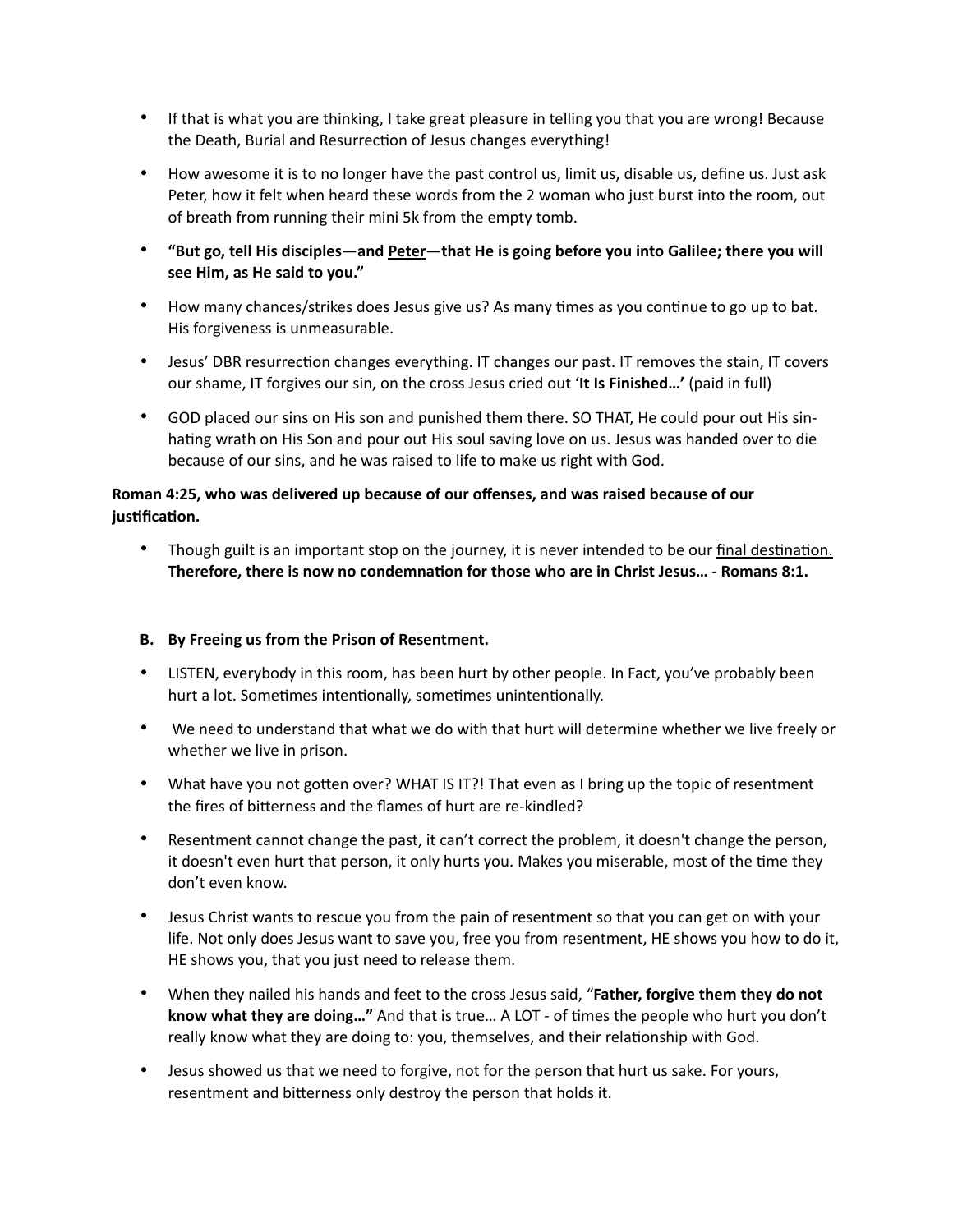# **2. Changes our Present.**

- Is there anything you would like to change about your present? Do you think it's possible to be different? To see the changes you have longed for, for years to become reality. Is change possible? "I never overcome: my fear, my doubts, that sinful habit, my insecurities. I'll never become who God wants me to be…"
- If you are or have ever felt those thoughts, I have great news Jesus' DBR changes everything! And it changes our present.
- How does Jesus change our present? I'm glad you asked!

# **A. Filling us with NEW POWER.**

**Ephesians 1:18-21, the eyes of your understanding being enlightened; that you may know what is the hope of His calling, what are the riches of the glory of His inheritance in the saints, 19 and what is the exceeding greatness of His power toward us who believe, according to the working of His mighty power 20 which He worked in Christ when He raised Him from the dead and seated Him at His right hand in the heavenly places, 21 far above all principality and power and might and dominion, and every name that is named, not only in this age but also in that which is to come.** 

# **B. Making us a NEW PERSON.**

- Therefore, if anyone is in Christ, he is a new creation; the old has gone, the new has come! (2 **Corinthians 5:17)**
- If we are a Jesus follower, we ARE a new creation, we just need to begin living out that reality.
- We just need to cooperate more with the spirit and new heart that is in us. We don't create the river, we just jump into it and let it carry us to who are meant to be.

# **C. Giving us a NEW PURPOSE.**

- We are God's masterpiece. He has created us anew in Christ Jesus, so we can do the good things he planned for us long ago. **(Ephesians 2:10)**
- Jesus changes everything and we are changed for a new purpose. To be lights unto the world, not to be hidden, put placed out to bring light as the darkest sets in.

# **3. Changes our Future.**

- The first Easter was so good because that Saturday had been so bad.
- Saturday the disciples didn't think they had much of a future, instead they were in meltdown mode. They were hiding in any available corner of the city in Jerusalem, for fear of a cross that might have their name of it. That Saturday they had no courage, they had no hope.